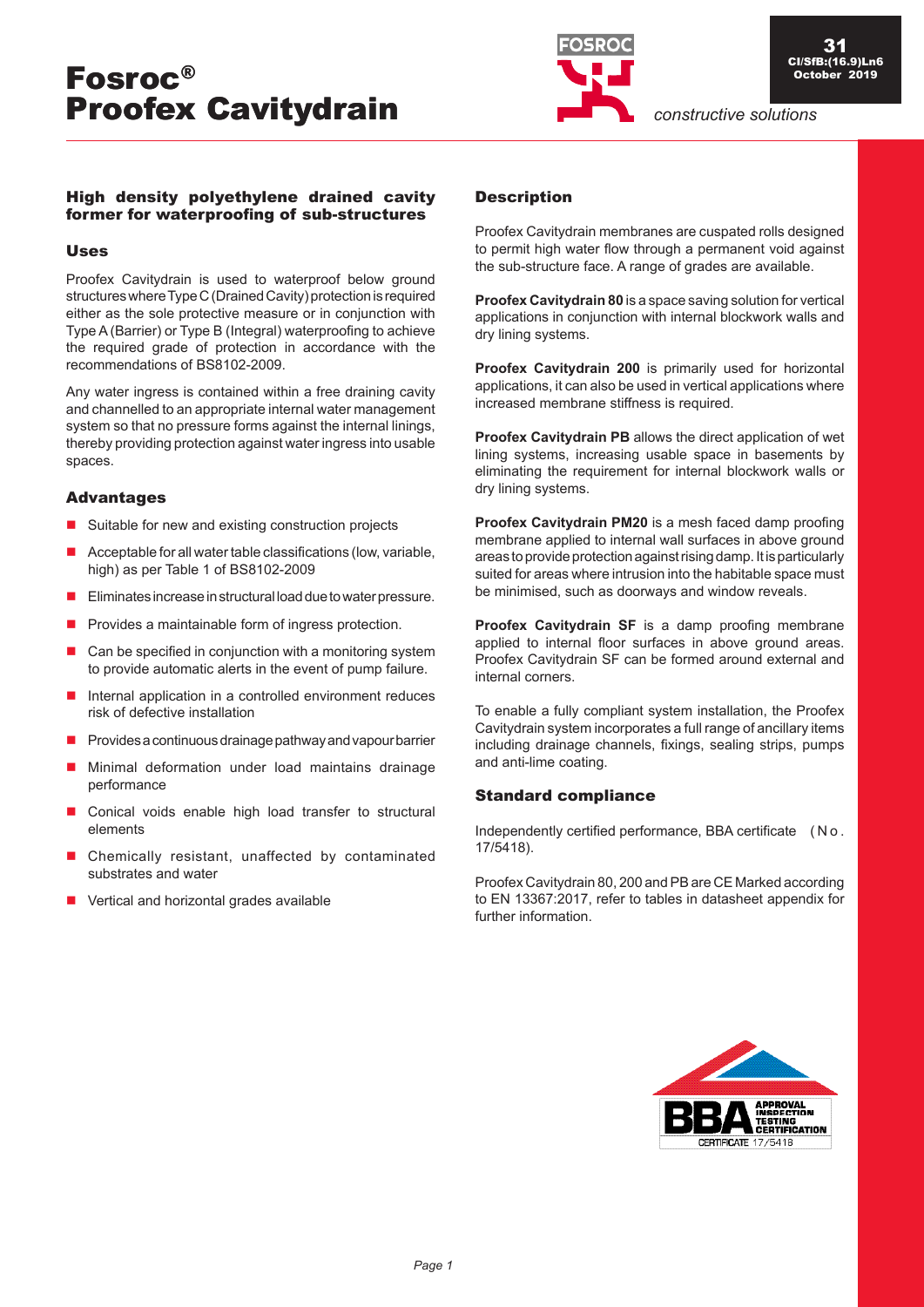# **Properties**

|                              | <b>Proofex</b><br>Cavitydrain 80 | <b>Proofex</b><br>Cavitydrain 200 | <b>Proofex</b><br><b>Cavitydrain PB</b> | <b>Proofex</b><br><b>Cavitydrain PM20</b> | <b>Proofex</b><br><b>Cavitydrain SF</b> |
|------------------------------|----------------------------------|-----------------------------------|-----------------------------------------|-------------------------------------------|-----------------------------------------|
| Membrane material            | <b>HDPE</b>                      | <b>HDPE</b>                       | <b>HDPE</b>                             | <b>PP</b>                                 | <b>PP</b>                               |
| Sheet thickness<br>(nominal) | 0.5 <sub>mm</sub>                | 1.0 <sub>mm</sub>                 | no data                                 | 0.5 <sub>mm</sub>                         | 0.5 <sub>mm</sub>                       |
| Stud height (nominal)        | 6.5mm                            | 20 <sub>mm</sub>                  | 5 <sub>mm</sub>                         | 2.0 <sub>mm</sub>                         | 2.0 <sub>mm</sub>                       |
| Unit weight                  | $0.45$ kg/m <sup>2</sup>         | $0.95$ kg/m <sup>2</sup>          | $0.48$ kg/m <sup>2</sup>                | $0.51$ kg/m <sup>2</sup>                  | $0.45$ kg/m <sup>2</sup>                |
| Air gap volume               | 4.0 $1/m^2$                      | 14 $1/m^2$                        | 4.0 $1/m^2$                             |                                           |                                         |
| Drainage capacity            | $3.8$ $1/m/s$                    | $13$ $1/m/s$                      | $1.84$ $1/m/s$                          |                                           | $\overline{\phantom{a}}$                |
| Colour                       | Translucent                      | <b>Black</b>                      | Translucent                             | Translucent                               | Translucent                             |

# Application instructions

Refer to Proofex Cavitydrain method statement and BBA certificate.

# Limitations

Proofex Cavitydrain membranes are not suitable for use in below ground situations where the cavity membrane system cannot be drained.

Proofex Cavitydrain is not recommended for external applications.

Proofex Cavitydrain PB and PM20 and should not be used on floors.

# **Estimating**

#### **Proofex Cavitydrain 80**

| Roll size:                       | 2.07m x 20m                  |  |  |  |
|----------------------------------|------------------------------|--|--|--|
| Roll weight:                     | 20kg approx                  |  |  |  |
| <b>Proofex Cavitydrain 200</b>   |                              |  |  |  |
| Roll size:                       | 2 m x 20 m                   |  |  |  |
| Roll weight:                     | 38kg approx                  |  |  |  |
| <b>Proofex Cavitydrain PB</b>    |                              |  |  |  |
| Roll size:                       | $2m \times 20m$              |  |  |  |
| Roll weight:                     | 19kg approx                  |  |  |  |
| <b>Proofex Cavitydrain PM20</b>  |                              |  |  |  |
| Roll size:                       | 2m x 20m                     |  |  |  |
| Roll weight:                     | 20kg approx                  |  |  |  |
| <b>Proofex Cavitydrain SF</b>    |                              |  |  |  |
| Roll size:                       | 2.05m x 20m                  |  |  |  |
| Roll weight:                     | 19kg approx                  |  |  |  |
| <b>Proofex Anti-Lime Coating</b> |                              |  |  |  |
| Pack size:                       | 25L                          |  |  |  |
| Coverage:                        | $2 - 4$ m <sup>2</sup> / kg. |  |  |  |

#### **Proofex Cavitydrain Ancillary Items**

| <b>Brick Plugs:</b>       | 100 pieces / box           |
|---------------------------|----------------------------|
| Plug Seals:               | 100 pieces / bag           |
| Plaster Plugs:            | 500 pieces / box           |
| Sealing Tape:             | 2mm x 30mm x 20m           |
| Sealing Rope:             | $10mm \times 5m$ (2 / box) |
| Overtape:                 | 1.5mm x 115mm x 25m        |
| Corner Strip:             | 150mm x 10m                |
| Channel with upstand:     | 2m length                  |
| Channel without upstand : | 2m length                  |
| Channel connector:        | Individual item            |
| Channel outlet:           | Individual item            |
| Channel Jetting eye:      | Individual item            |
| Channel corner piece:     | Individual item            |
| Channel T piece:          | Individual item            |
|                           |                            |

### **Pumps:**

| <b>Proofex Cavitydrain SB</b> (Single Basement) Pump Kit                                                                                          |  |  |  |  |  |
|---------------------------------------------------------------------------------------------------------------------------------------------------|--|--|--|--|--|
| 600mm x 600mm sump with 350mm x 350mm access<br>hatch and galvanised steel cover                                                                  |  |  |  |  |  |
| 2 x Ama-Drainer 301 Pumps<br>(including non-return valves, dual internal pipework/fittings,<br>stainless steel float bracket, micro float switch) |  |  |  |  |  |
| UPS 750 Battery Back Up                                                                                                                           |  |  |  |  |  |
| High Water Level Alarm                                                                                                                            |  |  |  |  |  |
| Proofex Cavitydrain DB (Double Basement) Pump Kit                                                                                                 |  |  |  |  |  |
| 600mm x 600mm sump with 350mm x 350mm access<br>hatch and galvanised steel cover                                                                  |  |  |  |  |  |
| 2 x Ama-Drainer 303 Pumps<br>(including non-return valves, dual internal pipework/fittings,<br>stainless steel float bracket, micro float switch) |  |  |  |  |  |
| UPS 3000 Battery Back Up                                                                                                                          |  |  |  |  |  |
| High Water Level Alarm                                                                                                                            |  |  |  |  |  |